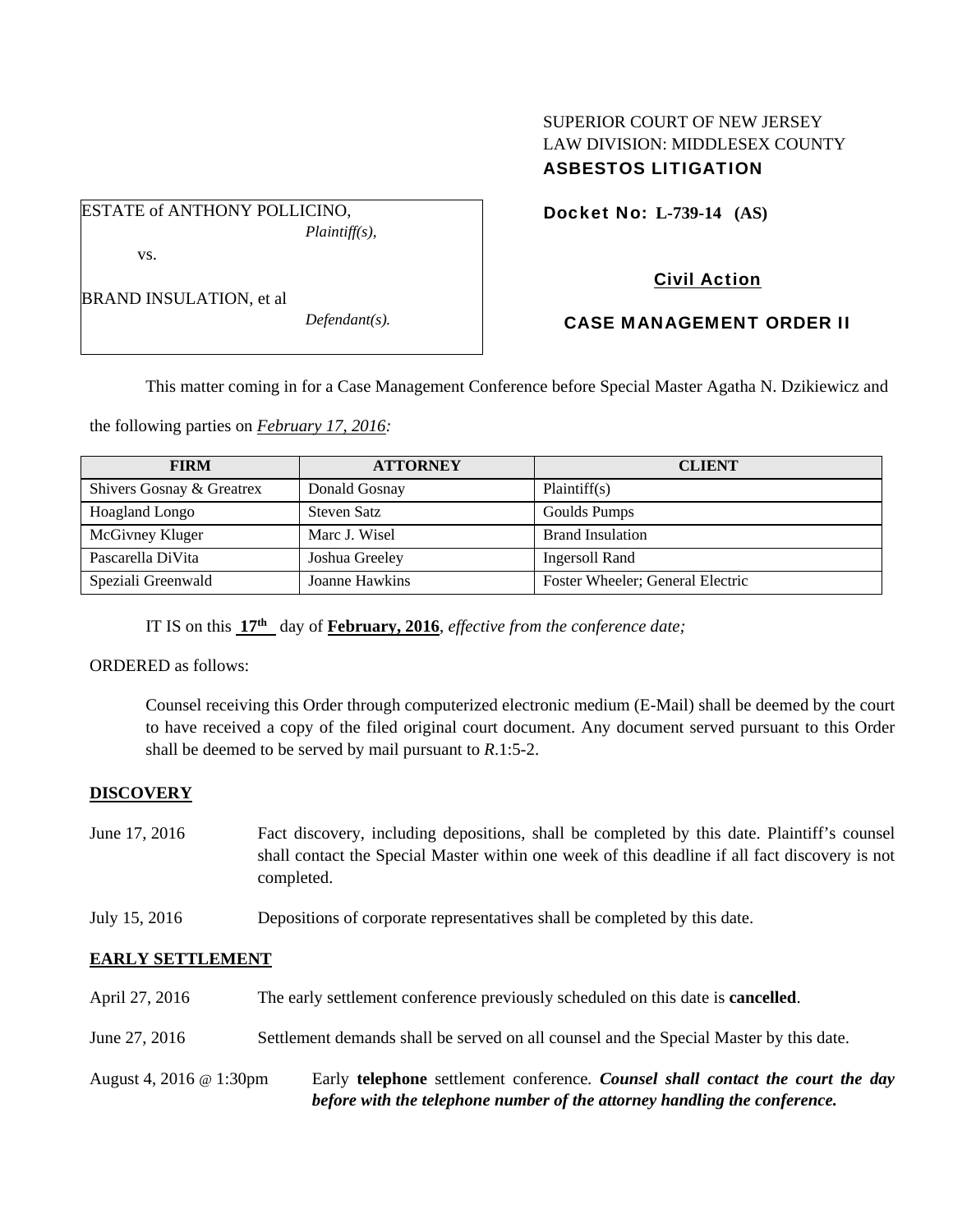### **SUMMARY JUDGMENT MOTION PRACTICE**

- August 5, 2016 Plaintiff's counsel shall advise, in writing, of intent not to oppose motions by this date.
- August 19, 2016 Summary judgment motions shall be filed no later than this date.
- September 16, 2016 Last return date for summary judgment motions.

#### **MEDICAL DEFENSE**

- March 18, 2015 Defendants shall forward medical authorizations to plaintiff's counsel by this date.
- April 15, 2016 Plaintiff shall serve executed medical authorizations by this date.
- July 22, 2016 Upon request by defense counsel, plaintiff is to arrange for the transfer of pathology specimens and x-rays, if any, by this date.
- October 31, 2016 Defendants shall identify its medical experts and serve medical reports, if any, by this date. **In addition, defendants shall notify plaintiff's counsel (as well as all counsel of record) of a joinder in an expert medical defense by this date.**

#### **LIABILITY EXPERT REPORTS**

- October 14, 2016 Plaintiff shall identify its liability experts and serve liability expert reports or a certified expert statement by this date or waive any opportunity to rely on liability expert testimony.
- November 23, 2016 Defendants shall identify its liability experts and serve liability expert reports, if any, by this date or waive any opportunity to rely on liability expert testimony.

#### **ECONOMIST EXPERT REPORTS**

- October 14, 2016 Plaintiff shall identify its expert economists and serve expert economist report(s), if any, by this date or waive any opportunity to rely on economic expert testimony.
- November 23, 2016 Defendants shall identify its expert economists and serve expert economist report(s), if any, by this date or waive any opportunity to rely on economic expert testimony.

#### **EXPERT DEPOSITIONS**

December 9, 2016 Expert depositions shall be completed by this date. To the extent that plaintiff and defendant generic experts have been deposed before, the parties seeking that deposition in this case must file an application before the Special Master and demonstrate the necessity for that deposition. To the extent possible, documents requested in a deposition notice directed to an expert shall be produced three days in advance of the expert deposition. The expert shall not be required to produce documents that are readily accessible in the public domain.

#### **PRE-TRIAL AND TRIAL**

September 13, 2016 The settlement conference previously scheduled on this date is **cancelled**.

\_\_\_\_\_\_\_\_\_\_\_\_\_\_\_\_\_\_\_\_\_\_\_\_\_\_\_\_\_\_\_\_\_\_\_\_\_\_\_\_\_\_\_\_\_\_\_\_\_\_\_\_\_\_\_\_\_\_\_\_\_\_\_\_\_\_\_\_\_\_\_\_\_\_\_\_\_\_\_\_\_\_\_\_\_\_\_\_\_\_\_\_\_\_\_\_\_\_\_\_\_\_\_\_\_\_\_\_\_\_